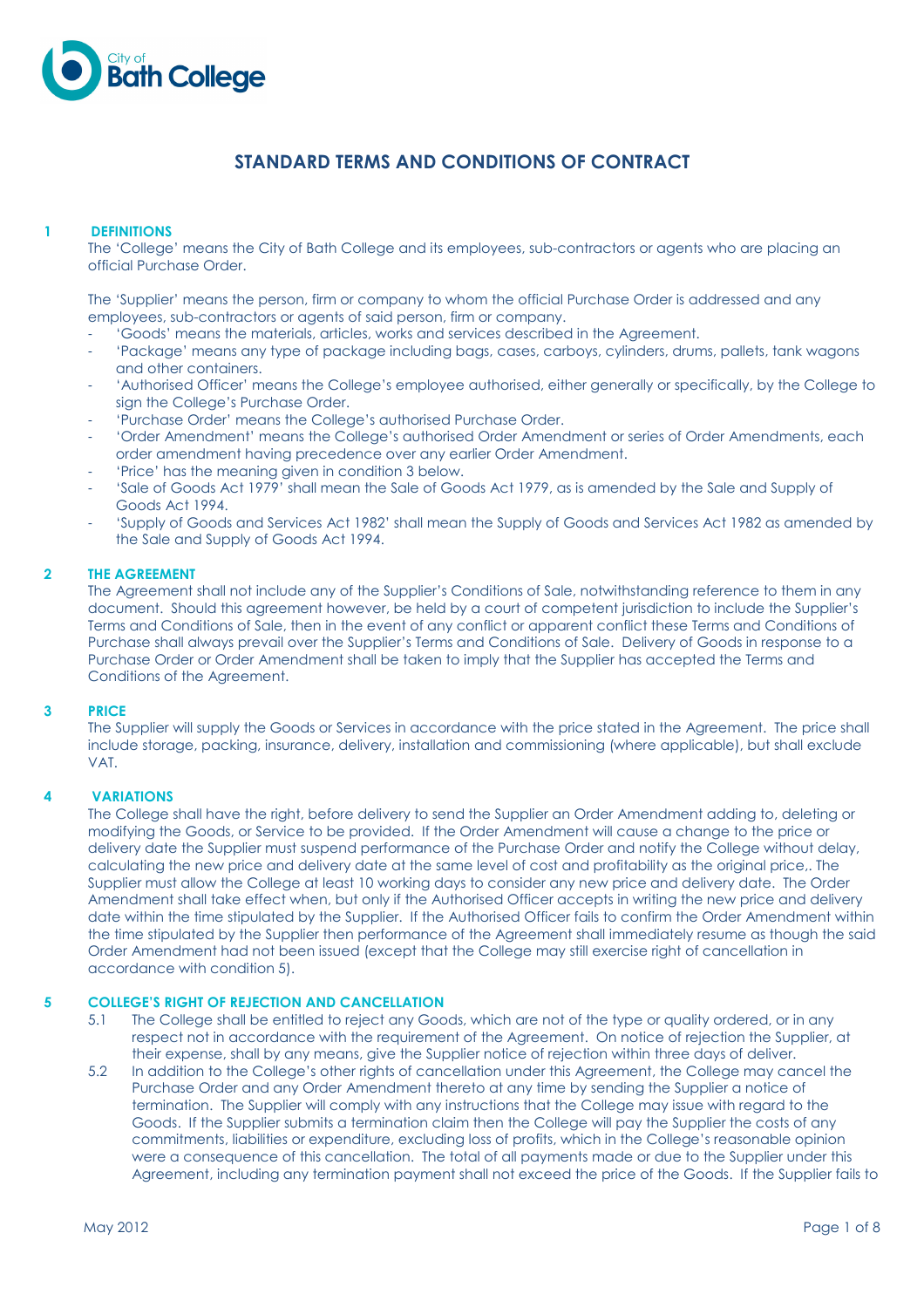submit a termination claim within three months of the date of the College's notice of termination then the College shall have no further liability under the Agreement.

# 6 SUBSTITUTIONS

The Supplier is expected to supply all of the Goods covered within this Agreement. If the Supplier is unable to supply the exact type of Goods ordered, then the Supplier shall advise the College accordingly and shall, with the prior agreement of the College, supply alternative Goods of equal or better quality at the same prices as the Goods originally ordered.

# 7 QUALITY AND DESCRIPTION

- 7.1 The goods shall:
	- Conform in every respect with the provision of the Agreement
	- Be capable of all standards of performance specified in the Agreement
	- Be fit for any purpose made known to the Supplier expressly or by implication and in this respect the College shall rely on the Supplier's skill and judgement
	- Be new unless otherwise specified on the Purchase Order and be of sound materials and skilled and careful workmanship
	- Correspond to their description or any samples, patterns, drawings, plans and specifications referred to in this Agreement
	- Be of satisfactory quality
	- Comply with all current leaislation
- 7.2 Unless specifically required under the Agreement, there shall be no asbestos content in the Goods.

# 8 WORK ON THE COLLEGE'S PREMISES

 If the Agreement involves any works or services, which the Supplier performs on the College's premises, then the following conditions shall apply:

- 8.1 The Supplier shall ensure that their employees, their sub-contractors and any other person associated with them will adhere in every respect to the obligations imposed upon them by current safety legislation.
- 8.2 The Supplier shall ensure that their employees, their sub-contractors and any other person associated with them will comply with any regulations, or instructions that the College may notify to the Supplier in writing.

# 9 PROGRESS AND INSPECTION

- 9.1 The Supplier shall at their expense provide any programmes of manufacture and delivery that the College may reasonably require. The Supplier shall notify the College without delay in writing if their progress falls behind or may fall behind any of these programmes.
- 9.2 The College shall have the right to check progress at the Supplier's works or the works of sub-contractors at all reasonable times, to inspect and to reject Goods that do not comply with the Agreement. The Supplier's subcontractors shall reserve such rights for the College.
- 9.3 Any inspection or approval shall not relieve the Supplier from their obligations under this Agreement.

# 10 PACKAGING

 Unless otherwise stated in the Agreement, all packaging shall be non-returnable. If the Agreement states that packaging is returnable, the Supplier must give the College full disposal instructions before the time of delivery. The packaging must be clearly marked to show to whom it belongs. The Supplier must pay the cost of all carriage and handling for the return of the packaging. The College shall not be liable for any packaging lost or damaged in transit.

# 11 SAFETY

 The Supplier shall observe all legal requirements of the United Kingdom, European Union and relevant international agreements in relation to health, safety and environment, and in particular to the marking of hazardous Goods, the provision of data sheets for hazardous materials and all provisions relating to food.

### 12 DELIVERY

- 12.1 The Goods shall be properly packed, secured and despatched at the Supplier's expense to arrive in good condition at the time or times and the place or places specified in the Agreement. If the Supplier fails to obtain a receipt from an authorised person the College disclaims all responsibility for the security of the Goods delivered. Under no circumstances shall Goods be left at any premises unattended. Deliveries shall only be made during those hours when the establishment is normally open for the receipt of Goods.
- 12.2 For each and every delivery made under this Agreement the Supplier shall issue a delivery note stating the full delivery address and a full and proper description of the Goods supplied, quantity and official Purchase Order number. The delivery note shall accompany the Goods from the place of packing to the place of delivery.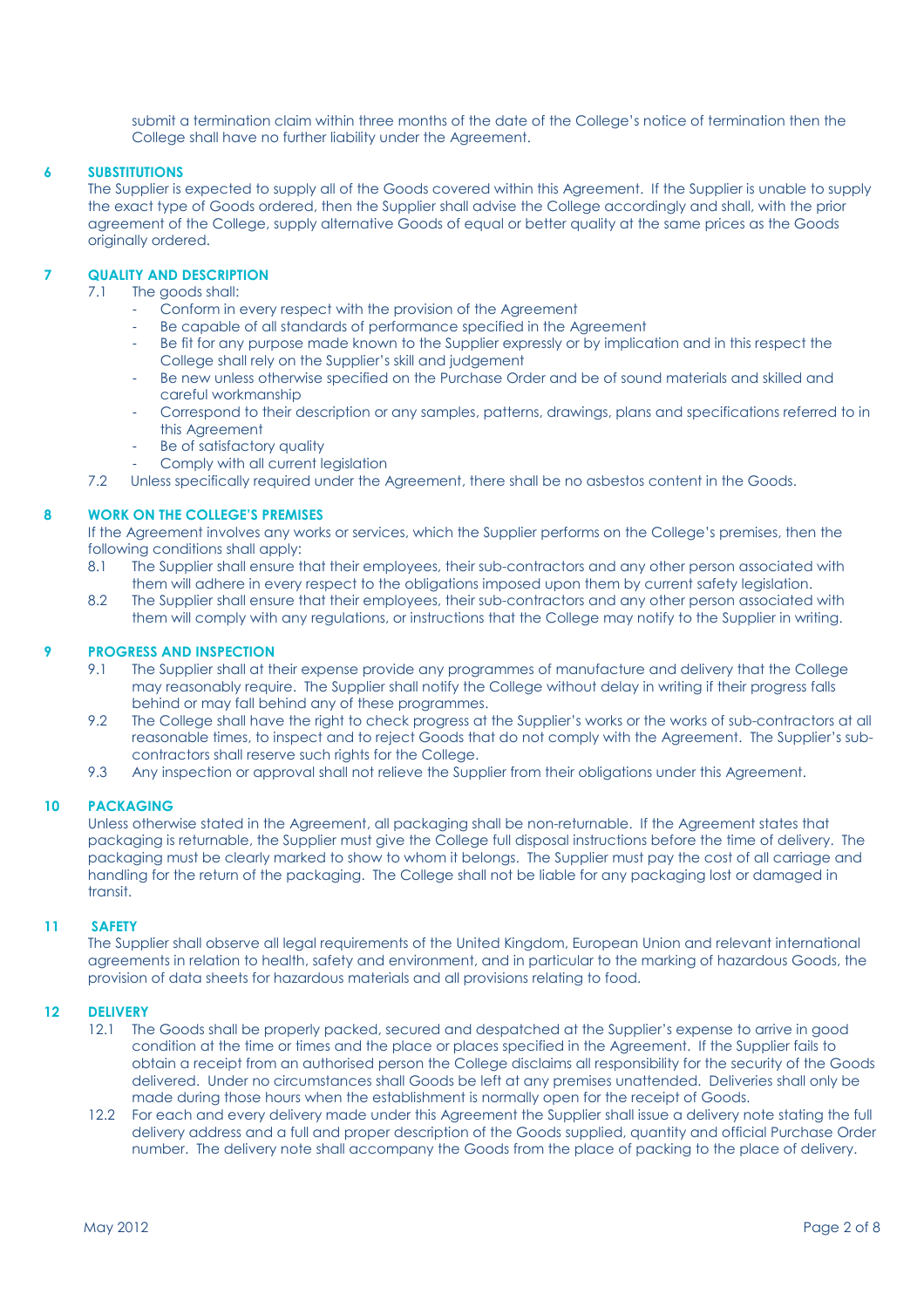- 12.3 The College shall retain one copy of the delivery note and the Supplier shall ensure that they retain documentation proof of delivery made. The Supplier shall allow sufficient time for Goods to be properly examined and to obtain any necessary receipts.
- 12.4 If the Supplier or their carrier delivers any Goods at the wrong time or to the wrong address then the College may deduct from the price any resulting costs of storage or transport.

### 13 LATE DELIVERY

 If the Goods or any part of them are not delivered by the time or times specified in the Agreement then the College might, by written notice, cancel any undelivered balance of the Goods. The College may also return for full credit any Goods that in the College's opinion cannot be used owing to this cancellation at the Supplier's expense. The College may have the Goods supplied by alternative means and any additional costs reasonably so incurred shall be at the Supplier's expense. This shall not affect any other rights the College has.

### 14 PROPERTY AND RISK

- 14.1 The Supplier shall bear all risks of loss and damage to the Goods until they have been delivered and shall insure the Goods accordingly.
- 14.2 Ownership of the Goods shall pass to the College:
	- When the Goods have been delivered, but without prejudice to the College's right of rejection under this Agreement, and

If the College makes any advance or stage payment, at the time such payment is made, in which case the Supplier must as soon as possible mark the Goods as the College's property.

### 15 ACCEPTANCE

15.1 Acceptance of Goods.

The College shall have the right to reject the Goods in whole or in part whether or not paid for in full or in part within a reasonable time of delivery if they do not conform with the requirements of this Agreement. It is agreed that the College may exercise the right of rejection notwithstanding any provision contained in Section 11, or Section 15A, or Section 30 (sub-sections 2A and 2B) or Section 35 of the Sale of Goods Act 1979. The College shall give the Supplier a reasonable opportunity to replace the Goods with new Goods that conform to this Agreement, after which time the College shall be entitled to cancel the Purchase Order and purchase the nearest equivalent Goods elsewhere and any additional costs reasonably so incurred shall be at the Supplier's expense. In the event of cancellation under this condition the Supplier shall promptly repay any monies paid under the Agreement without any retention or offset whatsoever. Cancellation of the Purchase Order under this condition shall not affect any other rights the College may have. The Supplier must collect all rejected Goods within a reasonable time of rejection or the College shall return them to the Supplier at the Supplier's risk and expense.

#### 15.2 Acceptance of Services.

 In the case of Services performed by the Contractor not conforming with the Contract whether by reason of being a quality not stipulated or being unfit for the purpose for which they are required, the College shall have the right to reject such Services within a reasonable time of their performance and to purchase a Service elsewhere as near as practicable to the same Contract specifications and conditions as circumstances shall permit but without prejudice to any other right which the College may have against the Contractor. Before exercising the right to purchase elsewhere the College shall give the Contractor a reasonable opportunity to improve the service with that which conforms to the contract. The making of payment shall not prejudice the College's right of rejection. Any inspection, checking, approval or acceptance given on behalf of the College shall not relieve the Contractor or his sub-contractor from any obligation under the Contract.

# 16 PAYMENT

 Unless stated otherwise in the Agreement or on the Purchase Order the College shall pay the Supplier within thirty days of receipt of a correct invoice and delivery of the Goods whichever is the later. The Supplier's invoice must be addressed to the department indicated on the Purchase Order and must quote the full Purchase Order number. The College shall not be held responsible for delays in payment caused by the Supplier's failure to comply with the College's invoicing instructions.

### 17 CORPORATE PURCHASE CARDS

 The Supplier shall if requested by the College accept the use of corporate purchasing cards at no additional cost to the College.

#### 18 THE SUPPLIER'S WARRANTY

It is expressly agreed between both parties that: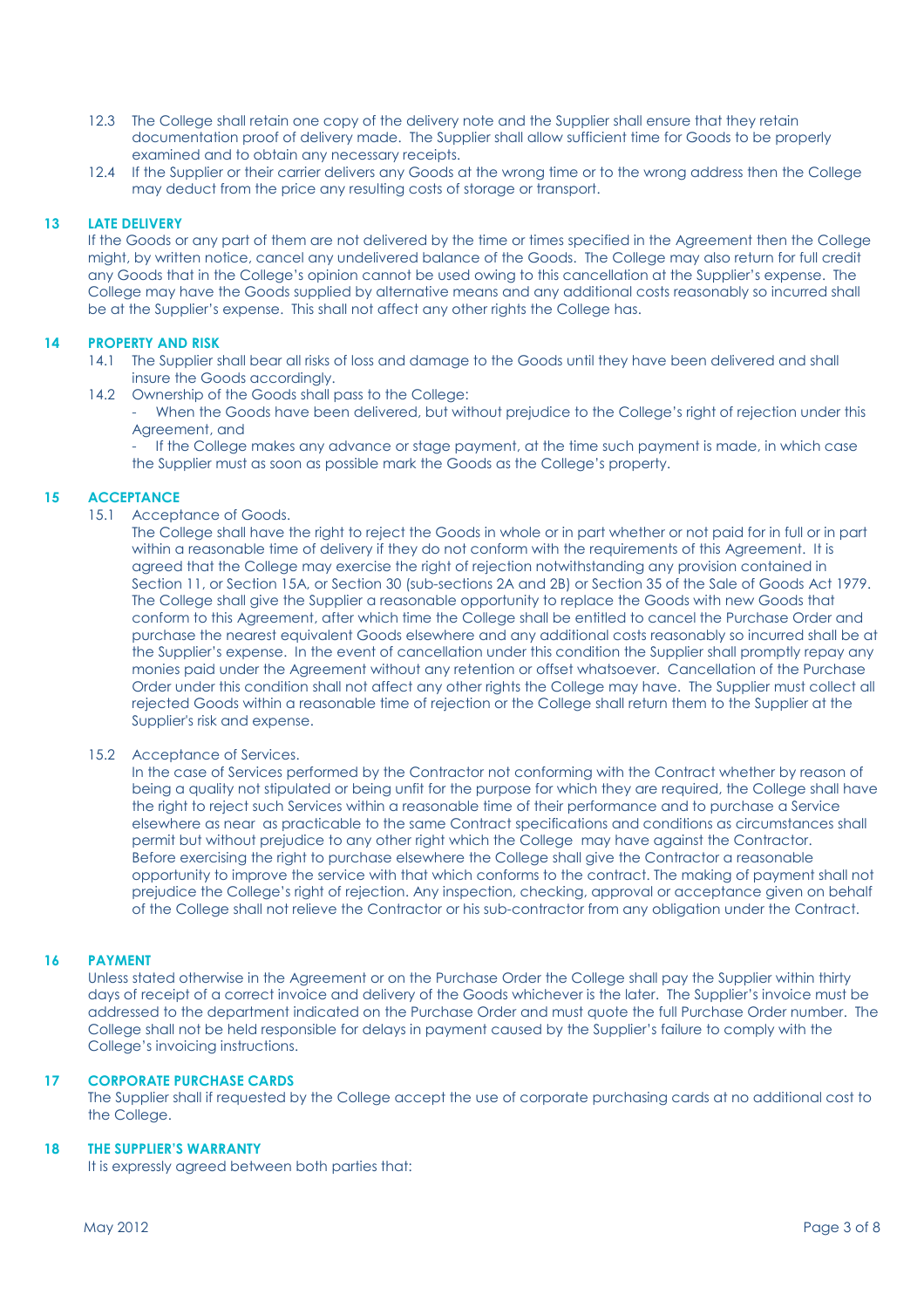- 18.1 The Supplier shall promptly make good at their expense any defect in the Goods that the College discovers under proper usage during the first twelve months of actual usage or eighteen months from the date of acceptance by the College, whichever period shall expire first. Such defects may arise from the Supplier's faulty design, the Supplier's erroneous instructions as to use, or inadequate or faulty materials, or poor workmanship, or any other breach of the Supplier's obligations whether in this Agreement or in Law.
- 18.2 Repairs or replacements will themselves be covered by the above warranty, but for a period of twelve months from acceptance by the College.
- 18.3 The Supplier will ensure that compatible spares are available to facilitate repairs (where applicable) for a period of at least ten years from the date of delivery of the Goods.

### 18 INDEMNITY AND INSURANCE

- 19.1 The Supplier shall indemnify the College against all loss, actions, costs, claims, demands, expenses and liabilities whatsoever (if any) which the College may incur either at common law or by statute in respect of personal injury to or death of any person, or in respect of any loss or destruction of or damage to property (other than as a result of any default or neglect of ourselves or any person for whom the College is responsible), which shall have occurred in connection with any work executed by the Supplier under this Agreement or shall be alleged to be attributable to some defect in the Goods.
- 19.2 This Purchase Order is given on condition that (without prejudice to the generality of Condition 17A) the Supplier will indemnify the College against all losses, costs, claims, demands, expenses and liabilities whatsoever (if any) which the College may incur either at Common Law or by statute (other than as a result of any default or neglect of the College or of any person for whom the College is responsible) in respect of personal injury to or death of any of the Supplier's or the College's employees, agents, sub-contractors or other representatives whilst on the College's premises whether or not such persons are (at the time such personal injury or deaths are caused) acting in the course of their employment.
- 19.3 The Supplier will indemnify the College against any and all losses, costs, expenses and liabilities caused to the College whether directly or as a result of the action, claim or demand of any third party by reason or any breach by the Supplier of these conditions or any terms or obligations on their part implied by the Sale of Goods Act 1979, the Supply of Goods and Services Act 1982 or any other statute or statutory provision relevant to the Agreement or to Goods or work covered thereby. This indemnity shall not be prejudiced or waived by any exercise of the College's rights under Condition 14.
- 19.4 The Supplier shall hold satisfactory insurance cover with a reputable insurer to fulfil their insurance obligations for the duration of this Agreement including public liability insurance cover of at least £2M (two million pounds Sterling). The Supplier shall effect insurance against all those risks arising from their indemnity in Condition 17C above. Satisfactory evidence of such insurance and payment of current premiums shall be shown to the College upon request.

#### 19 RECOVERY OF SUMS DUE

 Whenever under the Agreement any sums of money shall be recoverable from or payable by the Supplier, they may be deducted from any sums then due, or which at any later time becomes due to the Supplier under this Agreement or under any other Agreement the Supplier may have with the College.

### 20 FORCE MAJEURE (MATTERS BEYOND CONTROL)

- 21.1 For the purposes of the Agreement 'Force Majeure' shall mean:
	- war & other hostilities (whether war declared or not) invasion, act of foreign enemies, mobilisation, requisition or embargo,
	- rebellion, revolution, insurrection, military or usurped power or civil war,
	- riot, commotion or disorder except where restricted to employees of the Supplier or its Sub-Suppliers,
	- earthquake, flood, fire or other natural physical disasters except to the extent that any such disaster is caused by, or its effects contributed to by, the party claiming force majeure,
	- a general industrial dispute not limited to the employees of the Supplier or the employees of any of its sub-Contractors or sub- suppliers.
- 21.2 If either party considers that any circumstance of 'Force Majeure' has occurred which may affect materially the performance of its obligations than he shall forthwith notify the other in writing to that effect giving full details of the circumstances giving rise to the 'Force Majeure' event.
- 21.3 Neither party shall be considered to be in default of its obligations under the Agreement to the extent that it can establish that the performance of such obligations is prevented by any circumstance of Force Majeure which arises after the date of the Agreement and which was not foreseeable at the date of the Agreement.
- 21.4 If the performance of the obligations of either party under the Agreement is so prevented by circumstances of Force Majeure and shall continue to be so prevented for a period less than 30 days then during that period the Agreement shall be considered as suspended. Upon the ending of the Force Majeure event the contractual obligations of the parties shall be reinstated with such reasonable modifications to take account of the Force Majeure event as may be agreed between the parties, or, in default of such agreement, as may be determined by an Expert.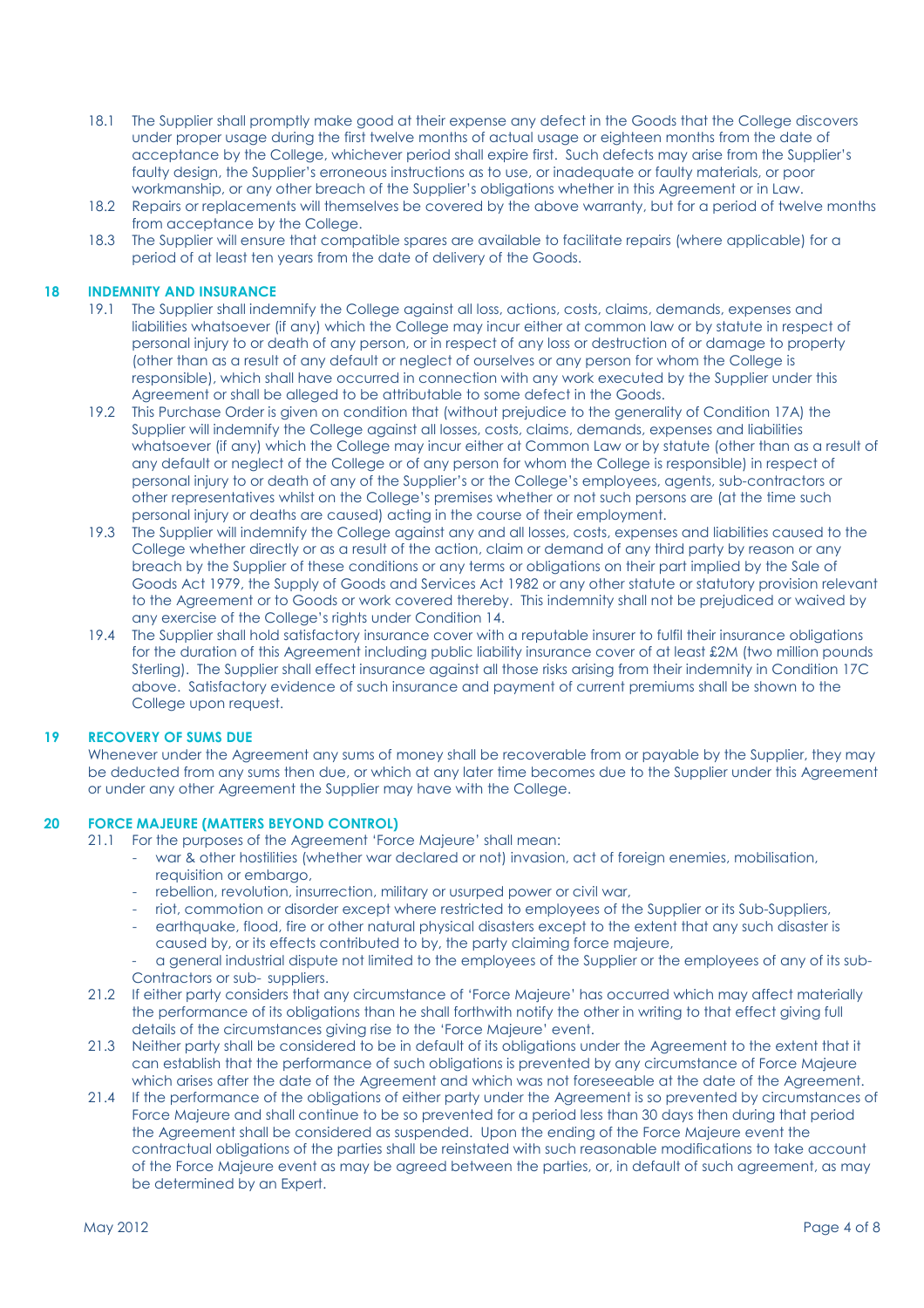Notwithstanding such suspension the Supplier shall use best endeavours to assist the College in the performance of the Agreement.

- 21.5 If performance of the obligations of either party under the Agreement is so prevented by circumstances of Force Majeure and shall continue to be so prevented for a period in excess of 30 days then the Agreement shall be terminated by mutual consent and subject to Clause 21.6 below neither party shall be liable to the other as a result of such termination.
- 21.6 If the Agreement is so terminated then subject to the transfer to the College of the benefit referred to in the paragraph 21.7 the College shall pay to the Supplier such reasonable sum as may be agreed between the parties or in default of agreement as may be determined by Expert Determination in respect of costs incurred and commitments already entered into by the Supplier and, or the College at the date of the Force Majeure notice, less any payments already made to the Supplier at the date of the Force Majeure notice. If the amount of such advance payments made to the Supplier exceeds the sum due to the Supplier under this subclause then the Supplier shall repay the balance to the College.
- 21.7 The Supplier shall transfer to the College the benefit of all work done by the company, its sub-contractors and sub-suppliers in the performance of the Agreement up to the date of the Force Majeure notice and if applicable, it shall include the rights in any licensed and developed software and licensed firmware so far as the rights in the same have accrued to the College prior to the Force Majeure notice or will do so on the payment under the above sub-clause.

# 21 ARTICLES ON LOAN

 All tools, materials, drawings, specifications and other equipment and data ('The Articles') loaned by the College to the Supplier in connection with the Agreement shall always remain the College's property and be surrendered to the College upon demand in good and serviceable condition (fair wear and tear allowed) and are to be used by the Supplier solely for the purpose of completing the Agreement. The Supplier shall not copy any of the Articles without the consent in writing of the Authorised Officer of the College. Until the Supplier returns all the Articles to the College they shall be at the Supplier's risk and insured by the Supplier at their expense. All scrap arising from the supply of such Articles must be disposed of at the College's discretion and all proceeds of sales of such scrap must be promptly paid to the College in full.

# 22 OWNERSHIP OF RESULTS

If the Agreement involves design and/or development work:

- 23.1 All rights in the results of the work arising out of or deriving from this Agreement, including inventions, designs, copyright and knowledge, shall be the College's property and the College shall have the sole right to determine whether any letter patent, registered design, trademark and other protection shall be sought.
- 23.2 The Supplier shall promptly communicate to the College all such results and shall if requested and at the College's expense do all acts and things necessary to enable the College or their nominee to obtain letters patent, registered designs and other protection for such results in all territories and to assign the same to the College or their nominee.
- 23.3 The Supplier shall ensure that all technical information (including computer programmes and programming information) arising out of or deriving from this Agreement is held in strict confidence except for any such information, which becomes public knowledge other than, by breach of this Agreement.

# 23 INFRINGEMENT OF PATENTS

 With the exception of Goods made to the College's design or instructions, the Supplier shall warrant that neither the Goods nor the College's use of them will infringe any patent registered design trade mark, copyright or other protected right and undertake to indemnify the College against all actions, claims, demands costs, charges and expenses arising from or incurred by reason of any infringement or alleged infringements of any such right.

#### 24 NOTICE

 All notices and communications required to be sent by the Supplier or the College in this Agreement shall be made in writing and sent by first class mail and if sent to the Supplier sent to their registered, or head office address and if sent to the College sent to the address detailed on the Purchase Order and shall be deemed to have reached the party to whom it is addressed on the next business day following the date of posting.

### 25 AMENDMENT

 No addition, alteration or substitution of these conditions will bind the College or form part of the Agreement unless and until accepted in writing by the Authorised Officer of the College.

#### 26 PREVENTION OF CORRUPTION

The College will be entitled (without prejudice to any other rights or remedies) to cancel the Purchase Order with immediate effect if the Supplier or any of his employees, sub-contractors or agents (whether with or without knowledge of the Supplier) shall: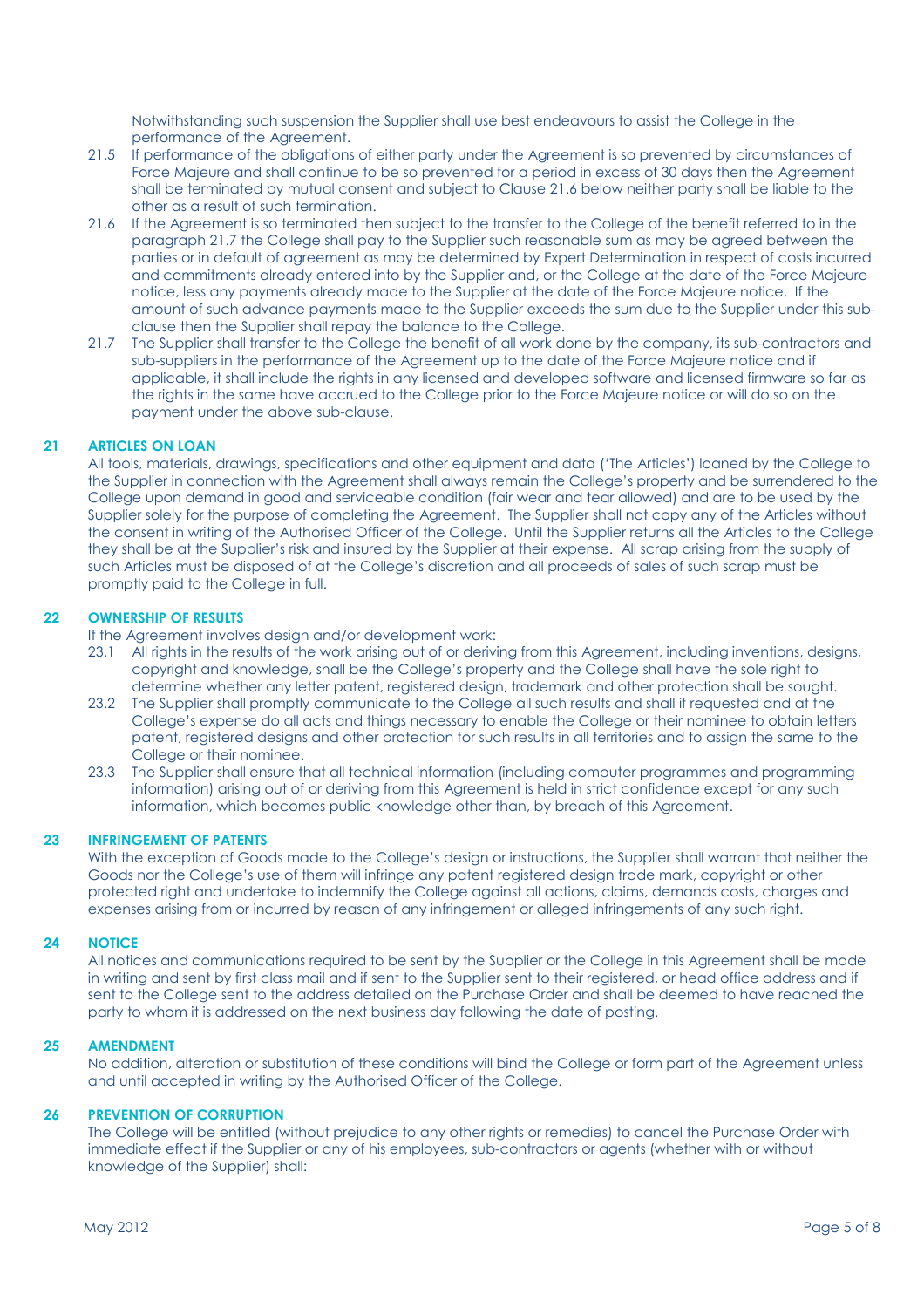- 27.1 offer or agree to give any persons in the service of the College any gift or consideration of any kind as inducement or reward in respect of this or any other Purchase Order or contract,
- 27.2 offer or agree to give any persons any gift or consideration of any kind as inducement or reward in respect of the performance of this or any other Purchase Order or contract,
- 27.3 commit an offence under the Prevention of Corruption Acts (1889-1916), the Bribery Act (2010), or the Fraud Act (2006).

 Following such cancellation, the College shall be entitled to recover from the Supplier the value of all payments made by the College pursuant to the Purchase Order, provided that the College shall return to the Supplier any goods or materials previously supplied to the Purchase Order which can reasonably and without expense be returned.

# 27 INSOLVENCY AND BANKRUPTCY

If the Supplier shall:

- Become insolvent or bankrupt or
- Have a receiving order or administration order made against it or compound with its creditors, or
- Being a corporation commences to be wound up (not being a member's voluntary winding up for the purposes of reconstruction or amalgamation) or
- Carries on business under an administrator or administrative receiver for the benefit of its creditors or any of them#

 Then the College shall have the right forthwith by notice in writing to that party or to the administrator, administrative receiver or to the liquidator or to any person in whom the Contract shall have become vested terminate the Contract.

 Alternatively the College may give notice at his sole option give such administrator, administrative receiver, liquidator or other person the option of carrying out the Contract subject to its providing a guarantee for the due and faithful performance of the Contract in such form and up to such amount as the College giving notice shall decide.

 In the event of the Contract being terminated under this clause the College giving notice shall have the right by prior notice to the Supplier to enter the Supplier's premises for the sole purpose of removing any item, equipment or materials which are its property and which are clearly marked and identified as such.

 The exercise by the College of his rights under this clause shall not prejudice any of his rights or obligations accrued prior to termination and the provisions referred to in the Clause relating to Termination for Default as continuing obligations shall apply.

# 28 CONFIDENTIALITY AND DATA PROTECTION

- 29.1 Each party shall treat the Agreement and any information it may have obtained or received in relation thereto or arising out of or in connection with the performance of the Agreement or its negotiation or relating to the business or affairs of the other as private and confidential and neither party shall publish or disclose same or any particulars thereof without the prior consent of the other or as may be permitted under the later provision of this clause.
- 29.2 The obligations expressed in sub-clause A above shall not apply to any information which:
	- is or subsequently comes into the public domain otherwise than by breach of this clause
	- is already in the possession of the receiving party without an accompanying obligation of confidentiality
	- is obtained from a third party who is free to divulge the same
	- is independently and lawfully developed by the recipient or its sub-contractor outside the scope of the Agreement
- 29.3 So far as it may be necessary for the performance of the Agreement or for the operation and maintenance of the subject matter of the Agreement each party may divulge any information to be kept confidential under sub-clause A above of this clause to their employees, agents and sub-contractors on a 'need to know' basis but undertake that they will take all steps necessary to ensure compliance by such employees, agents and sub-contractors with the obligations as to confidentiality expressed in this clause and will be responsible to the other party for any failure by any employee, agent or sub-contractor to comply with such obligations whether such employee, agent or sub-contractor was aware of them or not.
- 29.4 Both parties shall ensure that they, their employees, agents and sub-contractors shall observe the requirements of the Data Protection Act 1984 and all amendments or revisions thereto in the provision and use of the subject matter of the Agreement and shall comply with any request made or direction given to the other which is directly due to the requirements of such Act.
- 29.5 On the conclusion or termination of the Agreement both parties shall destroy all copies of confidential information obtained from the other and the obligations relating to confidentiality shall continue for a period of ten years from the date of the Agreement's conclusion, or termination.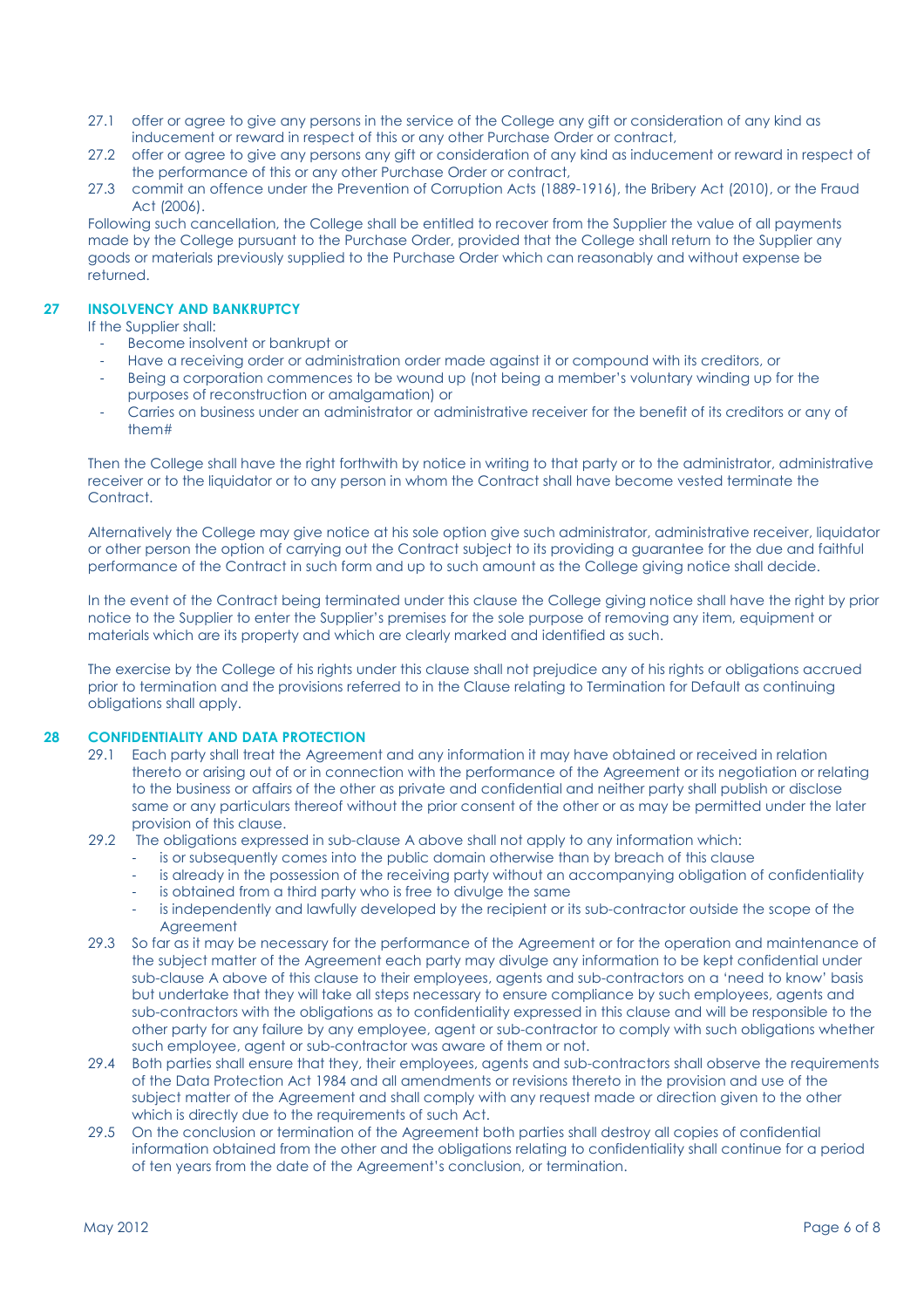# 30 PUBLICITY

 Neither party shall without the written consent of the other (the giving of which consent shall be at the sole discretion of that party) advertise, publicly announce or provide to any other person information relating to the existence or details of the Agreement or use the other party's name in any format for any promotion, publicity, marketing or advertising purpose.

# 31 WAIVER

 Any failure by the College to insist at any time upon the performance of any of the terms, provisions or undertakings of the Supplier contained in the Agreement or to exercise any rights thereunder shall not constitute or be construed as a waiver thereof or a relinquishment of the College's rights to require the future performance of any such term, provision or undertaking but the obligation of the Supplier with regard to the same shall continue in full force and effect.

# 32 TIME OF THE ESSENCE

 The time for delivery and/or completion of the work to be performed under the Agreement shall be of the essence to the Agreement.

# 33 EXPERT DETERMINATION

Where under the Agreement any issue is to be determined by an Expert then:

- 33.1 Either party may give 7 days notice in writing to the other requiring expert determination by an Expert to be agreed between the parties or nominated as referred to below.
- 33.2 Within 14 days of receipt of such notice the parties shall have agreed on the choice of an Expert or in default of agreement the Expert shall be nominated by the President for the time being of the British Academy of Experts (or the Computer Society in respect of IT Agreements) on the application of either party
- 33.3 The Expert shall act in accordance with such procedure as the Expert may in his sole discretion decide provided that he shall act impartially as between the parties
- 33.4 The Expert shall reach a decision within 56 days of his appointment, which decision shall except in the case of fraud be final and binding on both parties
- 33.5 The Expert shall not be liable for anything done or omitted to be done in the discharge or purported discharge of his duties as Expert unless the act or omission was done in bad faith.

# 34 DISPUTE RESOLUTION

- 34.1 If any dispute or difference whatsoever shall arise between the parties in connection with or arising out of the Agreement, except any matter which under the Agreement is to be referred to 'Expert Determination', either party may give 7 days notice to resolve the dispute or difference through 'Alternative Dispute Resolution' (ADR) in accordance with the mediation procedure of the Centre for Dispute Resolution. If the parties fail to agree terms of settlement of their dispute or difference within 56 days of the receipt of such notice or the party to whom the notice was given refuses to participate in the ADR procedure then the matter shall be referred to Arbitration in accordance with sub-clause B.
- 34.2 Subject to sub-clause C below if any dispute or difference which may arise between the parties in connection with or arising out of the Agreement is referred to ADR mediation, but is not so settled as specified in subclause A, then neither party shall give notice to the other and such dispute or difference shall be referred to Arbitration. The parties shall agree on the appointment of a single arbitrator within 14 days after the date of such notice or in default of agreement the arbitrator shall be nominated on the application of either party by the President for the time being of the Chartered Institute of Arbitrators. The arbitration shall be conducted in accordance with the current arbitration rules as published by the Chartered Institute of Arbitrators.
- 34.3 There are excluded from arbitration any proceedings brought by one party against the other which arise out of the failure by that other party to comply with the provisions of any binding agreement setting out the terms upon which the dispute or difference was settled as a result of or following from the ADR mediation procedure referred to in sub-clause A above.

# 35 ASSIGNMENT AND SUB-CONTRACTING

- 35.1 Neither party shall assign the Agreement or any of its rights or obligations thereunder without first having received the written approval of the other party, which approval shall not be unreasonably withheld (provided that the College may assign the benefit of the Agreement to any of his associated or subsidiary companies, organisations etc or to any leasing or financing company of his choice).
- 35.2 The Supplier shall not sub-contract the Agreement or any part thereof without having first obtained the written permission of the College which shall not be unreasonably withheld provided that this restriction shall not apply to sub-contracts for materials or minor details or any part of the work to be performed or materials or equipment to be supplied for which the sub-contractor is named in the Agreement.
- 35.3 The Supplier shall be responsible for the acts, defaults and omissions of its sub-contractors, whether approval has been given to their appointment under this clause or not, as if they were his own and any consent given under this clause shall not relieve the Supplier of any of his obligations under the Agreement.